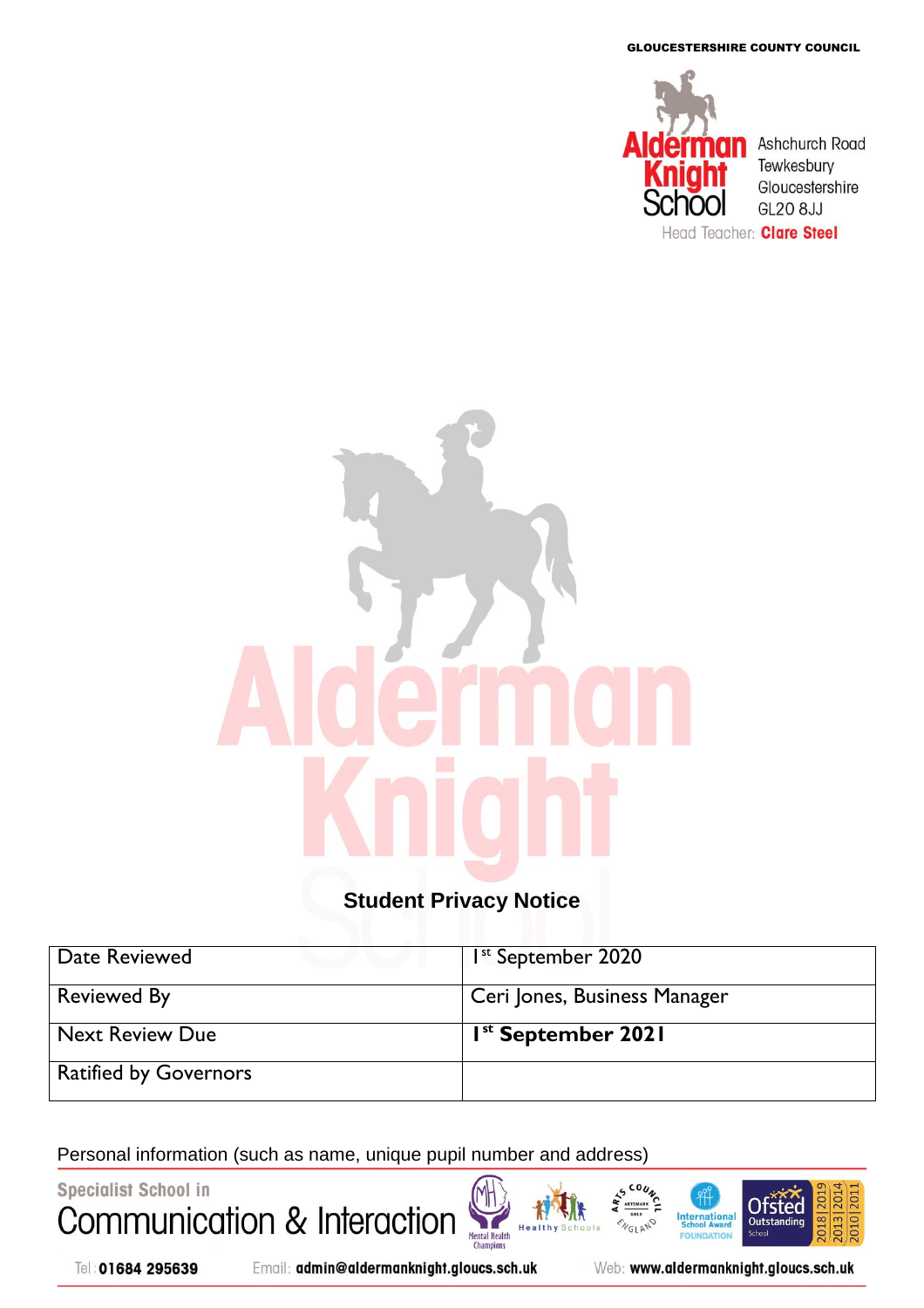# **Why do we collect and use information about you?**

Alderman Knight School holds the legal right to collect and use personal data relating to pupils and their families, and we may also receive information regarding them from their previous school, LA and/or the DfE. The General Data Protection Regulation 2018 (GDPR) is a set of rules designed to make sure people's personal data is kept safe and is not used inappropriately. We collect and use personal data in order to meet legal requirements and legitimate interests set out in the GDPR and UK law, including those in relation to the following:

- $\cdot$  By law we have to process your data to make sure we meet the requirements of:
	- The Education Act 1996
	- The School Admissions Code
	- Keeping Children Safe in Education
	- Article 6 and Article 9 of the GDPR
	- Regulation 5 of the Education (Information About Individual Pupils) (England) Regulations 2013
- We need to process your data to support and protect you, and make sure your best interests are looked after as a student at Alderman Knight School

We collect and use information about you, abiding by these rules, for the following reasons:

- ❖ to support your learning and progress
- ❖ to monitor and report on your learning and progress
- **\*** to provide appropriate support for students in our school this is known as 'pastoral care'
- **\*** to assess the quality of what we do as a school to try to be the best that we can be and provide you with the best education we can
- ❖ to meet the requirements of the law regarding data sharing

## **The categories of student information that we collect, hold and share (only with appropriate people when it is required) include:**

- ❖ Information about you such as your name, date of birth, address and home contact details and unique pupil number
- \* Your personal characteristics which we need for the annual school census and to ensure you receive financial support when needed. The census is an annual survey of all students in the country undertaken by the Government. This survey includes data such as:
	- Ethnicity e.g. Asian, African, White, mixed race etc.
	- Language e.g. whether English is the main language spoken at home
	- Nationality e.g. Indian, British
	- Country of birth e.g. France, Poland, Great Britain
	- Whether you are eligible for financial support through 'pupil premium'. Students are eligible for pupil premium if:

**Mental Health** 

- $\triangleright$  They are entitled to free school meals, or have been at any time in the last 6 years
- $\triangleright$  They are in care, adopted or fostered
- $\triangleright$  They are the children of members of the armed forces

**Specialist School in** Communication & Interaction

Tel: 01684 295639

Email: admin@aldermanknight.gloucs.sch.uk

Web: www.aldermanknight.gloucs.sch.uk

Otstec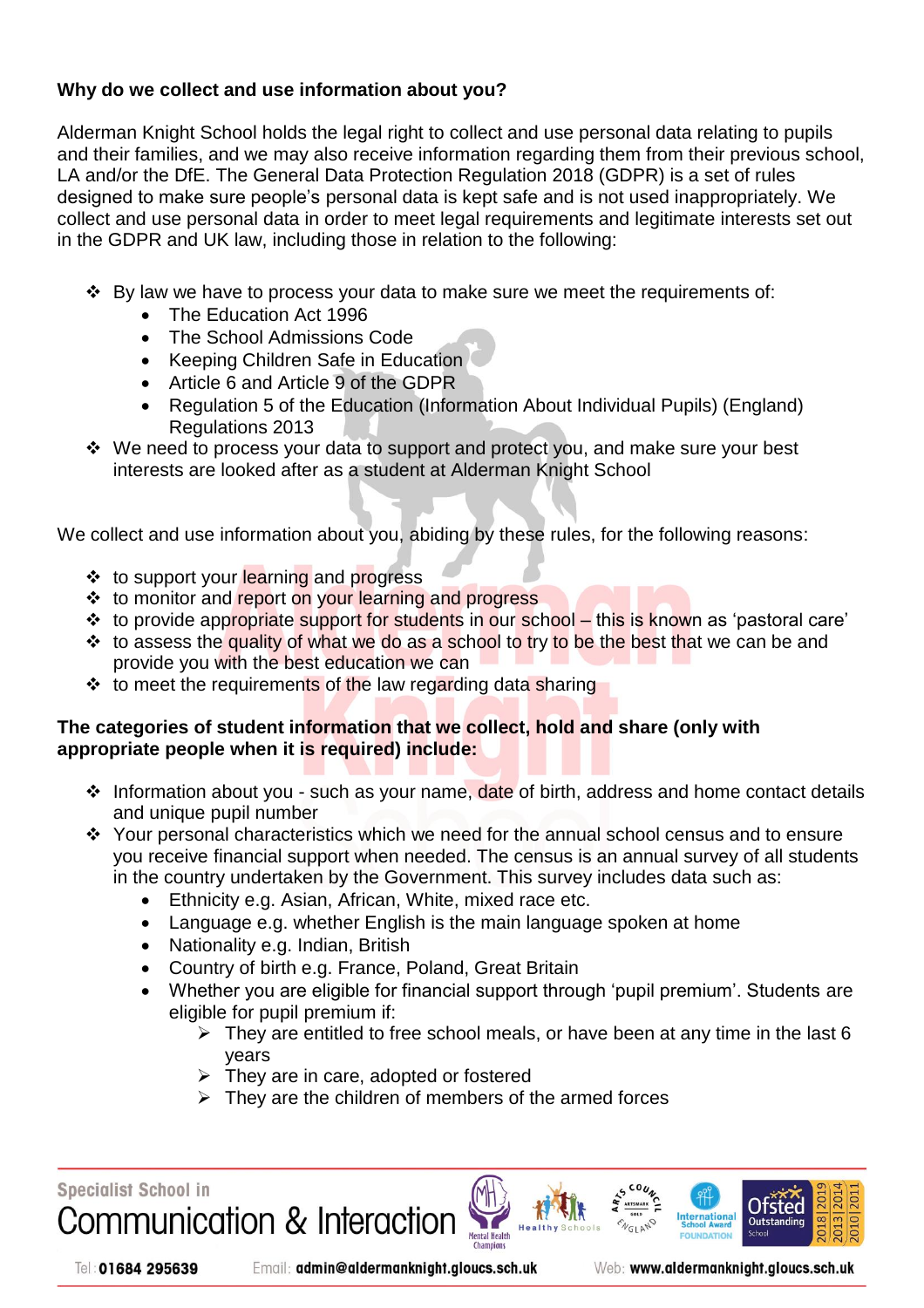- $\div$  Attendance information (such as morning and afternoon sessions attended, the number of absences you have had and the reasons for the absence). We need to record this by law to make sure you are receiving your entitlement to an education, and to keep the Local Authority and the Department for Education informed
- Assessment information (such as Key Stage 2 results, on-going assessments throughout your time with us and qualification results) so that we can support you in meeting your personal best
- $\cdot$  Information about your behaviour so that we can support your welfare and help you meet your personal best
- Special educational needs and disabilities information, and important medical information to ensure you have the support you are entitled to and are kept safe and well
- $\div$  Medical Information to keep individuals safe and plan for their needs

# **Collecting student information**

Whilst the majority of information you provide to us has to be collected by law, some of it is provided to us on a voluntary basis. In order to abide by the rules of the General Data Protection Regulation 2018, we will inform you whether you are required by law to provide certain information to us, or if you have a choice in this.

## **Storing student data**

Your data is held securely either on our school network or in locked filing cabinets. We restrict who can access your data so that only those people who need to can see it. We also make sure that people only have access to what they need for their job and not necessarily everything we hold about you. Access to any sensitive personal information is strictly restricted to only those who need to see it.

We keep the data and information we have about you until you either leave to another educational establishment, where we would send your records, or until after your 25th birthday; we are required to do this by law. After that your data is deleted from our computer systems and any paper records we hold are destroyed. We use a company with special authorisation to destroy paper records for us.

#### **Who do we share student information with?**

We routinely share pupil information with:

- $\div$  Schools that our students attend after leaving us
- Our local authority, which is Gloucestershire County Council (GCC)
- Other local authorities relevant to out of county students
- The Department for Education (DfE)
- $\div$  The NHS as applicable for your safety and wellbeing and to support national vaccination programmes
- Counsellors/Educational Psychologists and other educational professionals as and when appropriate

**Mental Health** 





Email: admin@aldermanknight.gloucs.sch.uk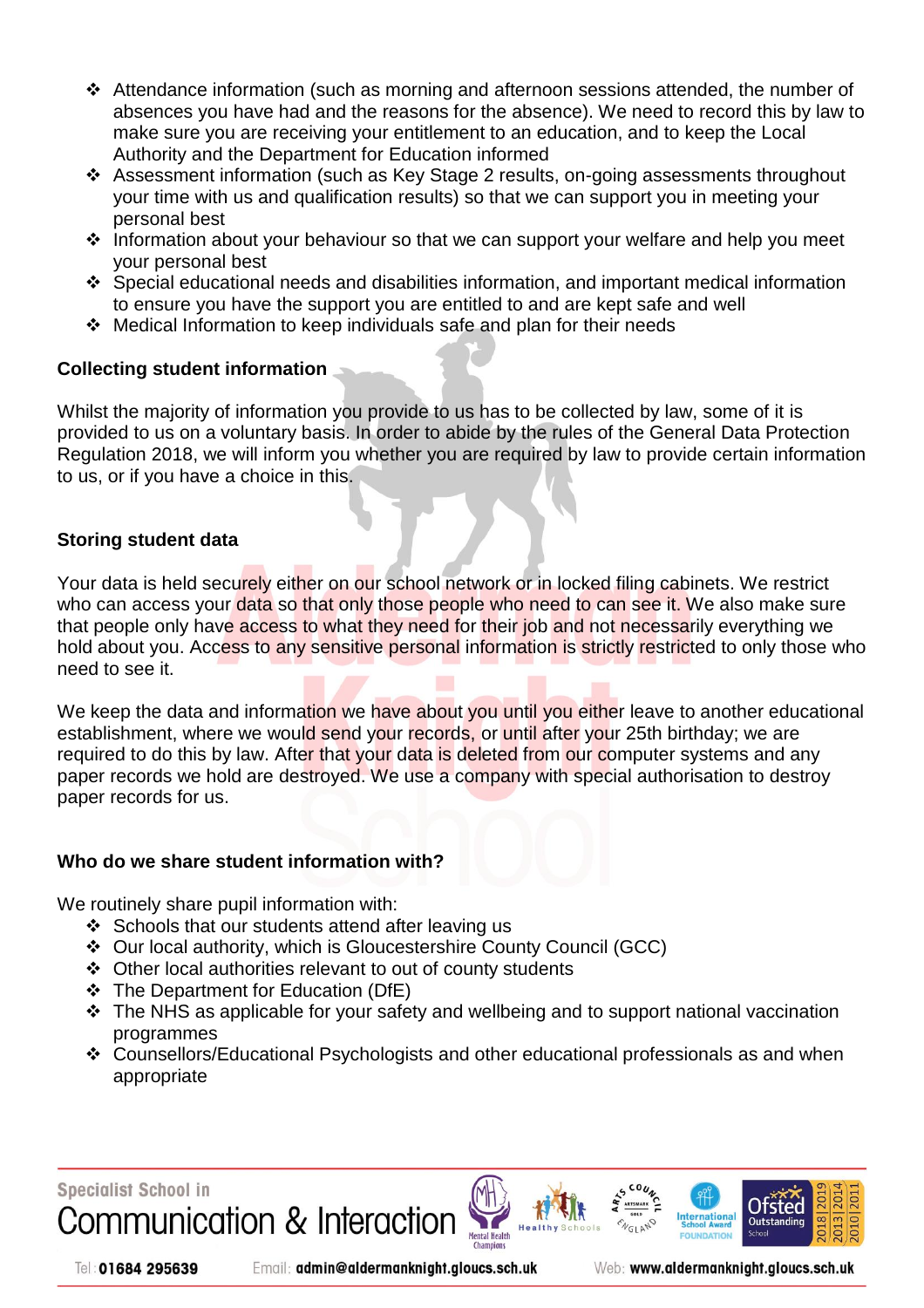#### **Why we share student information**

We do not share information about our students with anyone without consent unless the law requires us to, or our policies allow us to. We ask parents, or students when it is relevant, for consent to use specific and limited data for educational or publicity purposes when we update our student contact forms each throughout the year.

We are required by law to share information about our pupils with the DfE under regulation 5 of The Education (Information About Individual Pupils) (England) Regulations 2013. This data sharing is needed so that school funding can be allocated appropriately.

## **Data collection requirements:**

To find out more about the data collection requirements placed on us by the Department for Education (for example via the school census) go to [https://www.gov.uk/education/datacollection-and-censuses-for-schools.](https://www.gov.uk/education/datacollection-and-censuses-for-schools)

# **The National Pupil Database (NPD)**

The NPD is owned and managed by the Department for Education and contains information about pupils in schools in England. It provides invaluable evidence on educational performance to inform independent research, as well as studies commissioned by the Department. It is held in electronic format for statistical purposes. This information is securely collected from a range of sources including schools, local authorities and awarding bodies.

We are required by law, to provide information about our pupils to the DfE as part of statutory data collections such as the school census and early years' census. Some of this information is then stored in the NPD. The law that allows this is the Education (Information About Individual Pupils) (England) Regulations 2013.

To find out more about the NPD, go to:

https://www.gov.uk/government/publications/national-pupil-database-user-guide-andsupportinginformation.

The department may share information about our pupils from the NPD with third parties who promote the education or well-being of children in England by:

- conducting research or analysis
- $\triangleleft$  producing statistics
- ❖ providing information, advice or guidance

The Department has robust (strong) processes in place to ensure the confidentiality of our data is maintained and there are stringent controls in place regarding access and use of the data.

Decisions on whether DfE releases data to third parties are subject to a strict approval process and based on a detailed assessment of:



Tel: 01684 295639

Email: admin@aldermanknight.gloucs.sch.uk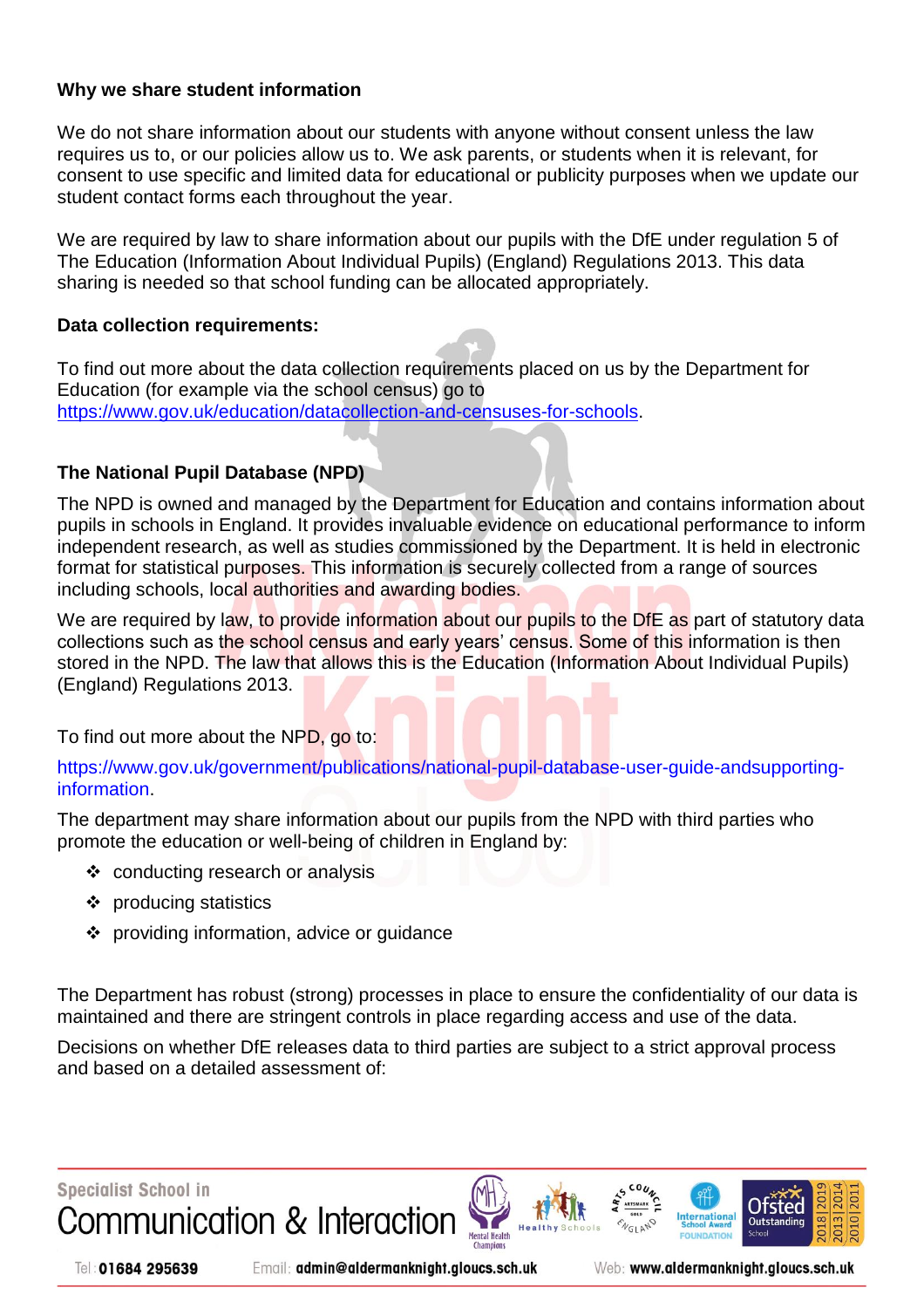- ❖ who is requesting the data
- $\div$  the purpose for which it is required
- $\cdot\cdot\cdot$  the level and sensitivity of data requested: and
- $\cdot \cdot$  the arrangements in place to store and handle the data

To be granted access to pupil information, organisations must comply with strict terms and conditions covering the confidentiality and handling of the data, security arrangements and retention and use of the data.

For more information about the department's data sharing process, please visit:

https://www.gov.uk/data-protection-how-we-collect-and-share-research-data

For information about which organisations the department has provided pupil information, (and for which project), please visit the following website:

https://www.gov.uk/government/publications/national-pupil-database-requests-received

To contact DfE:<https://www.gov.uk/contact-dfe>

# **Requesting access to your personal data**

Under data protection legislation, parents and pupils have the right to request access to information about them that we hold. To make a request for your personal information, or be given access to your child's educational record, contact the school on [admin@aldermanknight.gloucs.sch.uk](mailto:admin@aldermanknight.gloucs.sch.uk) or the Data protection officer, details at the end of this

You also have the right to:

- object to processing of personal data that is likely to cause, or is causing, damage or distress
- prevent processing for the purpose of direct marketing
- object to decisions being taken by automated means
- in certain circumstances, have inaccurate personal data rectified, blocked, erased or destroyed
- claim compensation for damages caused by a breach of the Data Protection regulations

If you have a concern about the way we are collecting or using your personal data, we request that you raise your concern with us in the first instance. Alternatively, you can contact the Information Commissioner's Office at<https://ico.org.uk/concerns/>

#### **Contact**

notice.

If you would like to discuss anything in this privacy notice, please contact:

**Gloucestershire County Council School's Data Protection Team / Information Management Service Shire hall West Gate Street Gloucester Schoolsdpo@gloucestershire.gov.uk 01452 583619**









Tel: 01684 295639

Email: admin@aldermanknight.gloucs.sch.uk